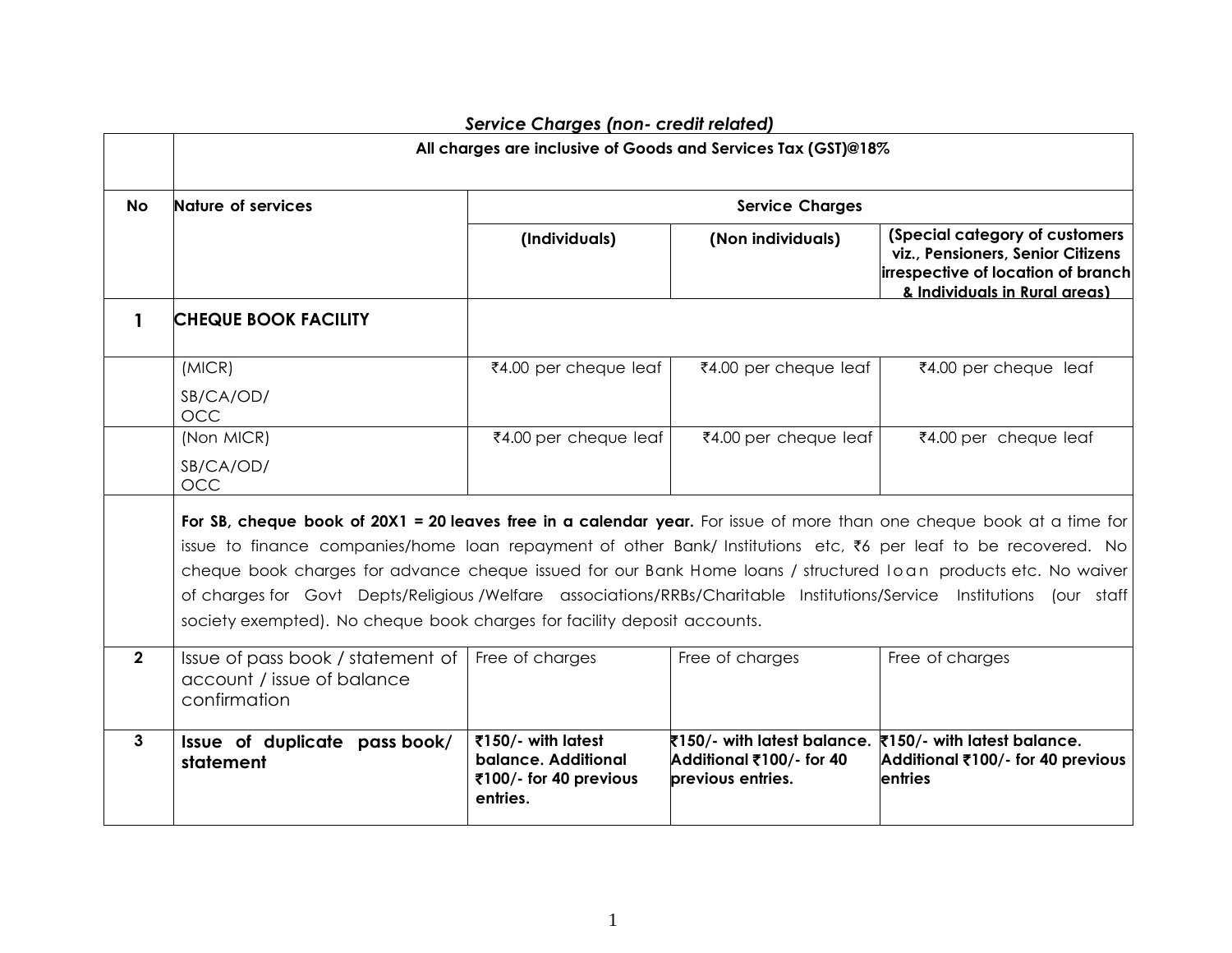| <b>No</b> | Nature of services                                                                                                                                                   | <b>Service Charges</b>                  |                           |                          |                 |                                                                                                                                            |
|-----------|----------------------------------------------------------------------------------------------------------------------------------------------------------------------|-----------------------------------------|---------------------------|--------------------------|-----------------|--------------------------------------------------------------------------------------------------------------------------------------------|
|           |                                                                                                                                                                      | (Individuals)                           | (Non individuals)         |                          |                 | (Special category of customers<br>viz., Pensioners, Senior Citizens<br>irrespective of location of branch<br>& Individuals in Rural areas) |
| 4         | ATM / Debit cards                                                                                                                                                    | Charges for Cash withdrawal transaction |                           |                          | PIN change etc) | Charges for non-financial transaction<br>(Balance enquiry, Mini statement,                                                                 |
|           |                                                                                                                                                                      | Savings                                 | Current                   |                          | Savings         | Current                                                                                                                                    |
|           | Indian Bank ATM                                                                                                                                                      | Free                                    | Free                      | Free                     |                 | Free                                                                                                                                       |
|           | <b>Other Bank ATMs</b><br>(Domestic)<br>Metro ATMs**: 3 Free Transaction per<br>month<br><b>Non Metro ATMs:</b> 5 Free Transactions<br>per month                     | Free*                                   | ₹20/- per<br>transaction  | Free*                    |                 | ₹10/- per<br>transaction                                                                                                                   |
|           | <b>Other Bank ATMs</b><br>(Domestic)<br>For transactions exceeding free<br>transactions in a month                                                                   | ₹20/- per transaction                   | ₹20/- per<br>transaction  | ₹10/- per<br>transaction |                 | ₹10/- per<br>transaction                                                                                                                   |
|           | <b>Master Card</b><br>(Inter-national)                                                                                                                               | ₹115/- per transaction                  | ₹115/- per<br>transaction | ₹23/- per<br>transaction |                 | ₹23/- per<br>transaction                                                                                                                   |
|           | *Free transactions include both Financial and Non-financial transactions.<br>** Other Bank ATMs located in Bengaluru, Chennai, Delhi, Hyderabad, Kolkata and Mumbai. |                                         |                           |                          |                 |                                                                                                                                            |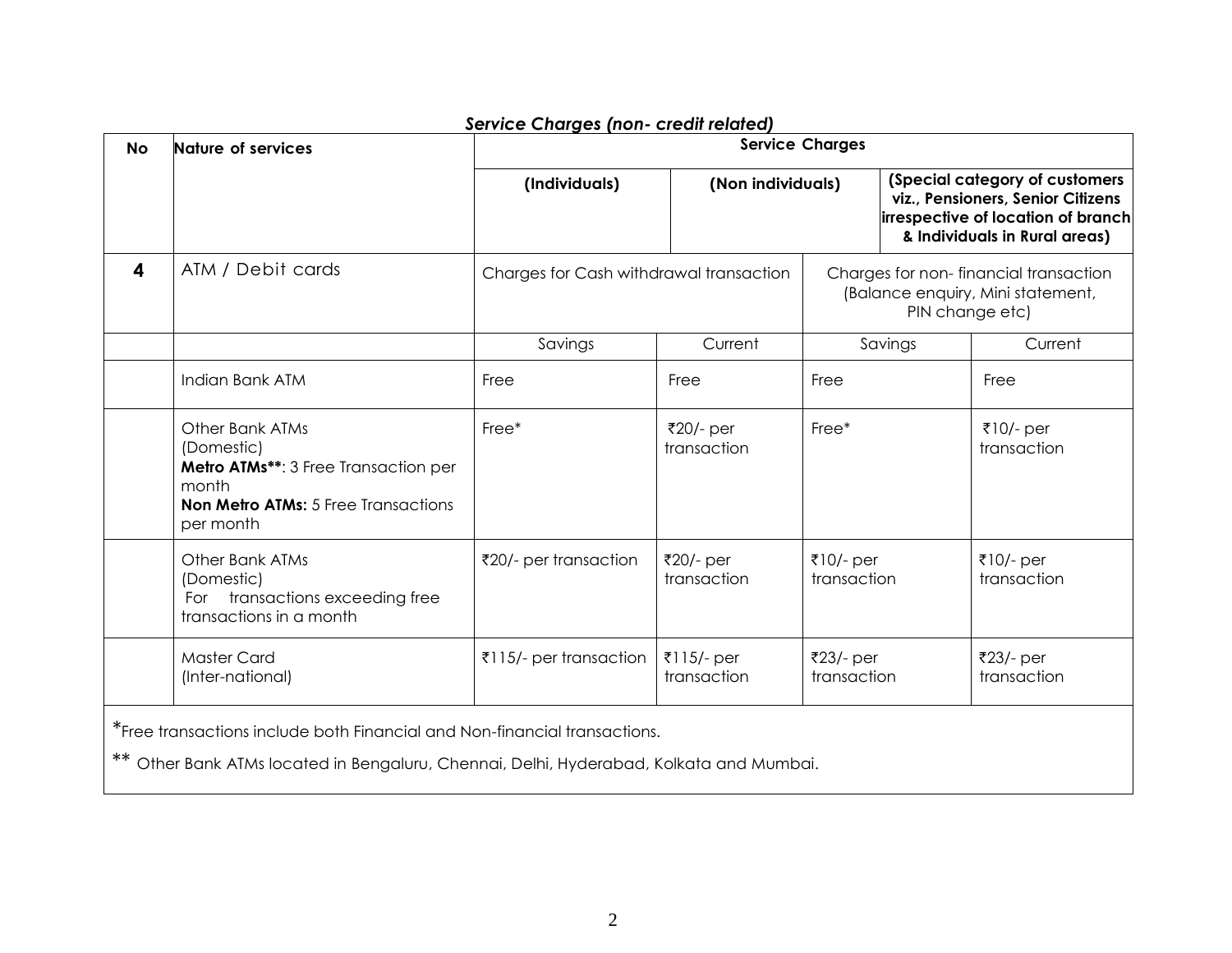| <b>No</b> | <b>Nature of services</b>                | <b>Service Charges</b>                                                                             |                                                                                                                                                              |                                                                                                                    |
|-----------|------------------------------------------|----------------------------------------------------------------------------------------------------|--------------------------------------------------------------------------------------------------------------------------------------------------------------|--------------------------------------------------------------------------------------------------------------------|
|           |                                          | (Individuals)                                                                                      | (Non individuals)                                                                                                                                            | (Special category of<br>customers viz., Pensioners,<br><b>Senior Citizens &amp;</b><br>Individuals in Rural areas) |
| 5         | <b>STOP PAYMENT</b>                      |                                                                                                    |                                                                                                                                                              |                                                                                                                    |
|           | Savings Bank***                          | to a maximum of ₹750/-                                                                             | ₹125/- per instrument, subject ₹125/- per instrument, subject ₹125/- per instrument, subject<br>to a maximum of ₹750/-                                       | to a maximum of ₹750/-                                                                                             |
|           | Current Account / OD/ OCC                | ₹200/- per instrument, subject<br>to a maximum of ₹ 1050/-                                         | ₹200/- per instrument subject ₹200/- per instrument subject<br>to a maximum of ₹ 1050/-                                                                      | to a maximum of ₹1050/-                                                                                            |
|           | <b>Cancellation/Revocation</b>           | ₹50∕-                                                                                              | そ60/-                                                                                                                                                        | ₹35/-                                                                                                              |
| 6         | <b>ACCOUNT CLOSURE</b>                   | Closure Within 14 days - Nil<br>From 15 days - 12 Month - charges as under<br>Above 12 Month - Nil |                                                                                                                                                              |                                                                                                                    |
|           | <b>Ordinary Savings Bank account</b>     | ₹200/-                                                                                             | ₹250/-                                                                                                                                                       | ₹150/-                                                                                                             |
|           | Savings Bank cheque<br>operated accounts | ₹200/-                                                                                             | ₹250/-                                                                                                                                                       | ₹150/-                                                                                                             |
|           | Current Accounts/OD/OCC                  | ₹575/-                                                                                             | ₹750/-                                                                                                                                                       | ₹575/-                                                                                                             |
|           | Exemptions:                              | No Charges for closure of accounts in the<br>following cases:<br>• Death of the account holder     | • BSBDA / Small accounts, accounts of students, Pensioners' (without cheque facility)<br>and opening of another account in joint names by the account holder |                                                                                                                    |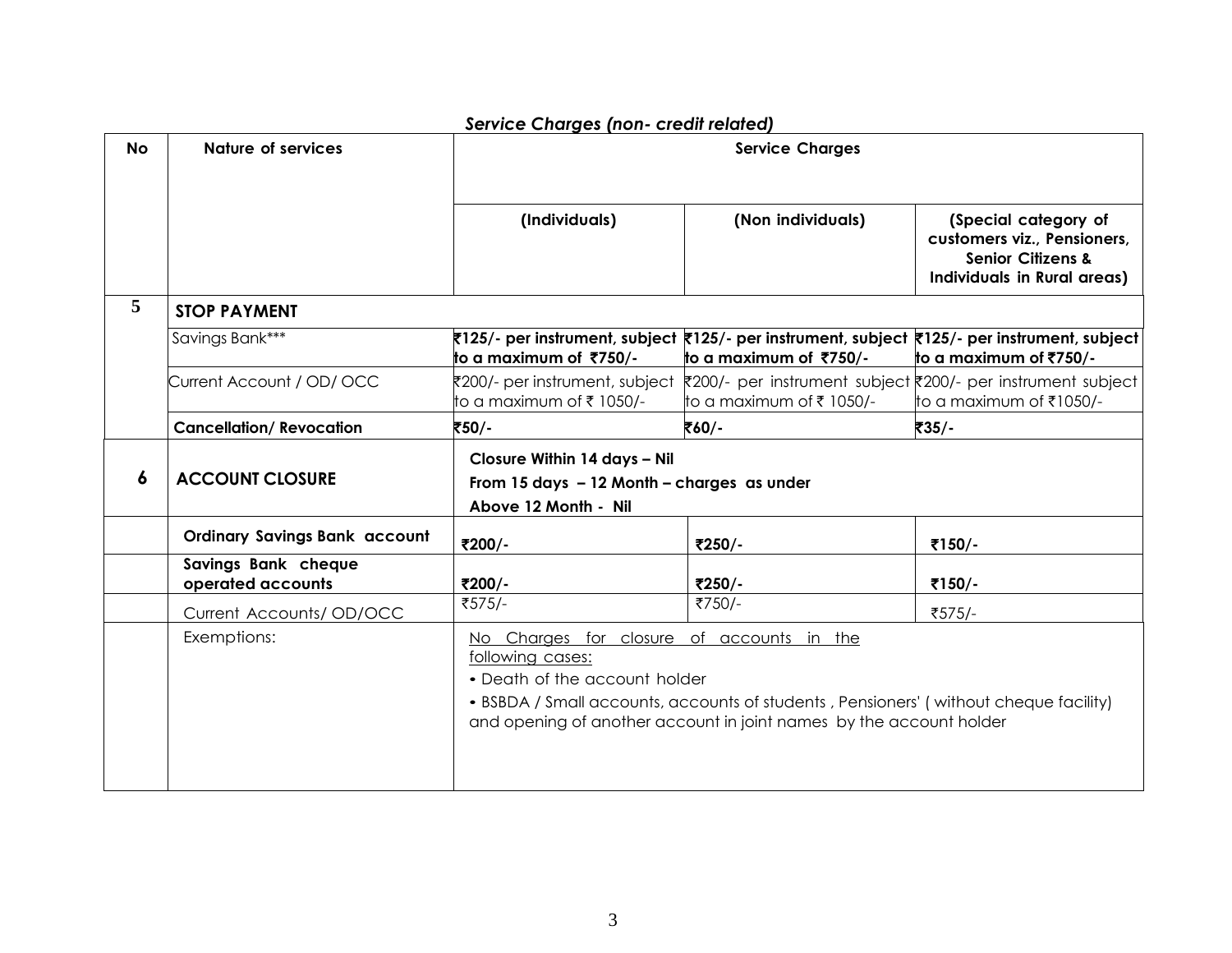| <b>No</b>      | Nature of services                                                      |                                                                             |                                 | <b>Service Charges</b>                                                                                                                                                            |
|----------------|-------------------------------------------------------------------------|-----------------------------------------------------------------------------|---------------------------------|-----------------------------------------------------------------------------------------------------------------------------------------------------------------------------------|
|                |                                                                         | (Individuals)                                                               | (Non individuals)               | (Special category of<br>customers viz.,<br>Pensioners, Senior<br><b>Citizens &amp; Individuals in</b><br><b>Rural areas)</b>                                                      |
| $\overline{7}$ | Cheque<br>return<br>inward<br>(cheque)<br>received for payment)         | Drawn on us, presented in clearing and returned by us including ECS returns |                                 |                                                                                                                                                                                   |
|                | Up to ₹1 lakh                                                           | ₹250/-                                                                      | ₹250/-                          | ₹250/-                                                                                                                                                                            |
|                | More than ₹1 lakh to up to<br>₹1 crore                                  | ₹500/-                                                                      | ₹500/-                          | ₹500/-                                                                                                                                                                            |
|                | More than $\bar{x}$ 1 crore                                             | ₹750/-                                                                      | ₹750/-                          | ₹750/-                                                                                                                                                                            |
| 8              | <b>Signature verification/ Photo</b><br>attestation/ All certifications | ₹150/- per occasion                                                         | ₹200/-per occasion              | ₹100/- per occasion                                                                                                                                                               |
|                | Relating<br>to<br>loan accounts                                         |                                                                             |                                 |                                                                                                                                                                                   |
| 9              | No dues certificate***                                                  | borrowal accounts                                                           | section<br>borrowal<br>accounts | ₹125/- per certificate for ₹175/- per certificate ₹75/- per certificate for other<br>other than weaker section   for other than weaker   than weaker section borrowal<br>accounts |
|                |                                                                         | No charges for weaker section borrowal accounts                             |                                 |                                                                                                                                                                                   |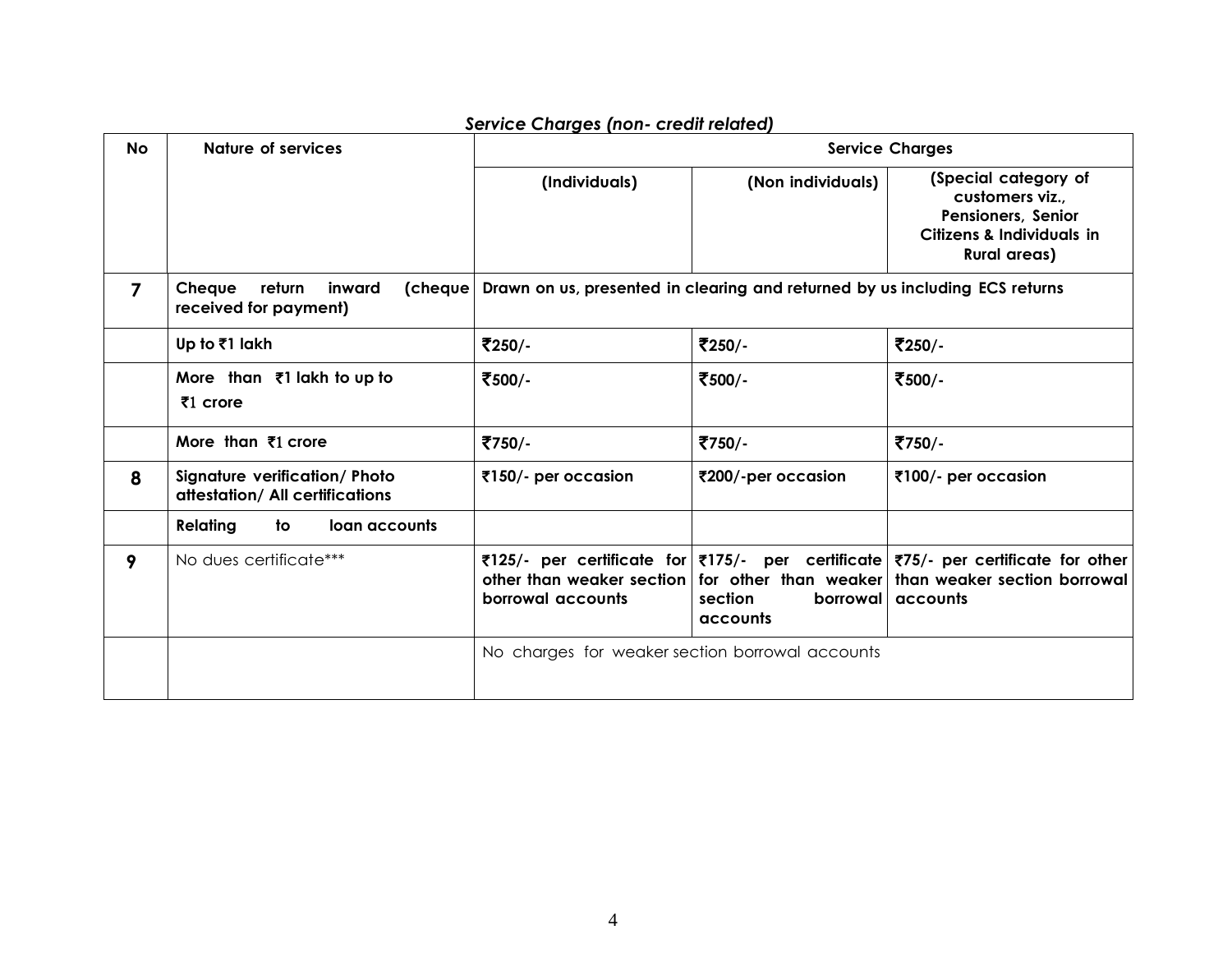| <b>No</b>         | <b>Nature of services</b>                                     | service Charges (non- creali related)<br><b>Service Charges</b> |                                                  |                                                                                                                              |  |
|-------------------|---------------------------------------------------------------|-----------------------------------------------------------------|--------------------------------------------------|------------------------------------------------------------------------------------------------------------------------------|--|
|                   |                                                               | (Individuals)                                                   | (Non individuals)                                | (Special category of<br>customers viz.,<br>Pensioners, Senior<br><b>Citizens &amp; Individuals in</b><br><b>Rural areas)</b> |  |
| 10                | <b>Demand Drafts - Issue</b>                                  |                                                                 |                                                  |                                                                                                                              |  |
|                   | Upto ₹1 lakh                                                  | ₹3.50 per ₹1000/-<br>Min. ₹20/- Max. ₹350/-                     | ₹3.50 per ₹1000/-<br>Min. ₹20/- Max. ₹350/-      | ₹3.50 per ₹1000/-<br>Min. ₹20/- Max. ₹250/-                                                                                  |  |
|                   | Above ₹1 lakh                                                 | ₹4/- per ₹1000/-<br>Min. ₹400/- Max. ₹15000/-                   | ₹4/- per ₹1000/-<br>Min. ₹400/- Max. ₹15000/-    | ₹4/- per ₹1000/-<br>Min. ₹.400/- Max. ₹12000/-                                                                               |  |
|                   |                                                               | For non-customers, 50% more than normal charges                 |                                                  |                                                                                                                              |  |
| 11                | <b>Draft</b><br><b>Demand</b><br>-<br><b>Cancellation</b>     |                                                                 |                                                  |                                                                                                                              |  |
|                   | DD value upto ₹100                                            | <b>Nil</b>                                                      | <b>Nil</b>                                       | <b>Nil</b>                                                                                                                   |  |
|                   | DD value above ₹100 up to ₹10000                              | ₹30/-                                                           | ₹30/-                                            | ₹25/-                                                                                                                        |  |
|                   | DD value above ₹10000                                         | ₹100/-                                                          | ₹150/-                                           | ₹100/-                                                                                                                       |  |
| $12 \overline{ }$ | - Revalidation<br><b>Draft</b><br><b>Demand</b>               | Up to ₹100/- ₹ 25/-<br>Above ₹ 100/- to ₹ 10000/-               | Up to ₹100/- ₹30/-<br>Above ₹ 100/- to ₹ 10000/- | Up to ₹100/- ₹ 20/-<br>Above ₹ 100/- to ₹ 10000/-                                                                            |  |
| 13                | <b>Demand</b><br>draft<br>- Duplicate<br>Issuance             | ₹ 50/-<br>Above ₹ 10000/- ₹ 100/-                               | ₹ 100/-<br>Above ₹ 10000/- ₹ 200/-               | ₹40/-<br>Above ₹ 10000/- ₹ 80/-                                                                                              |  |
|                   | For Students – 50% of above charges applicable for individual |                                                                 |                                                  |                                                                                                                              |  |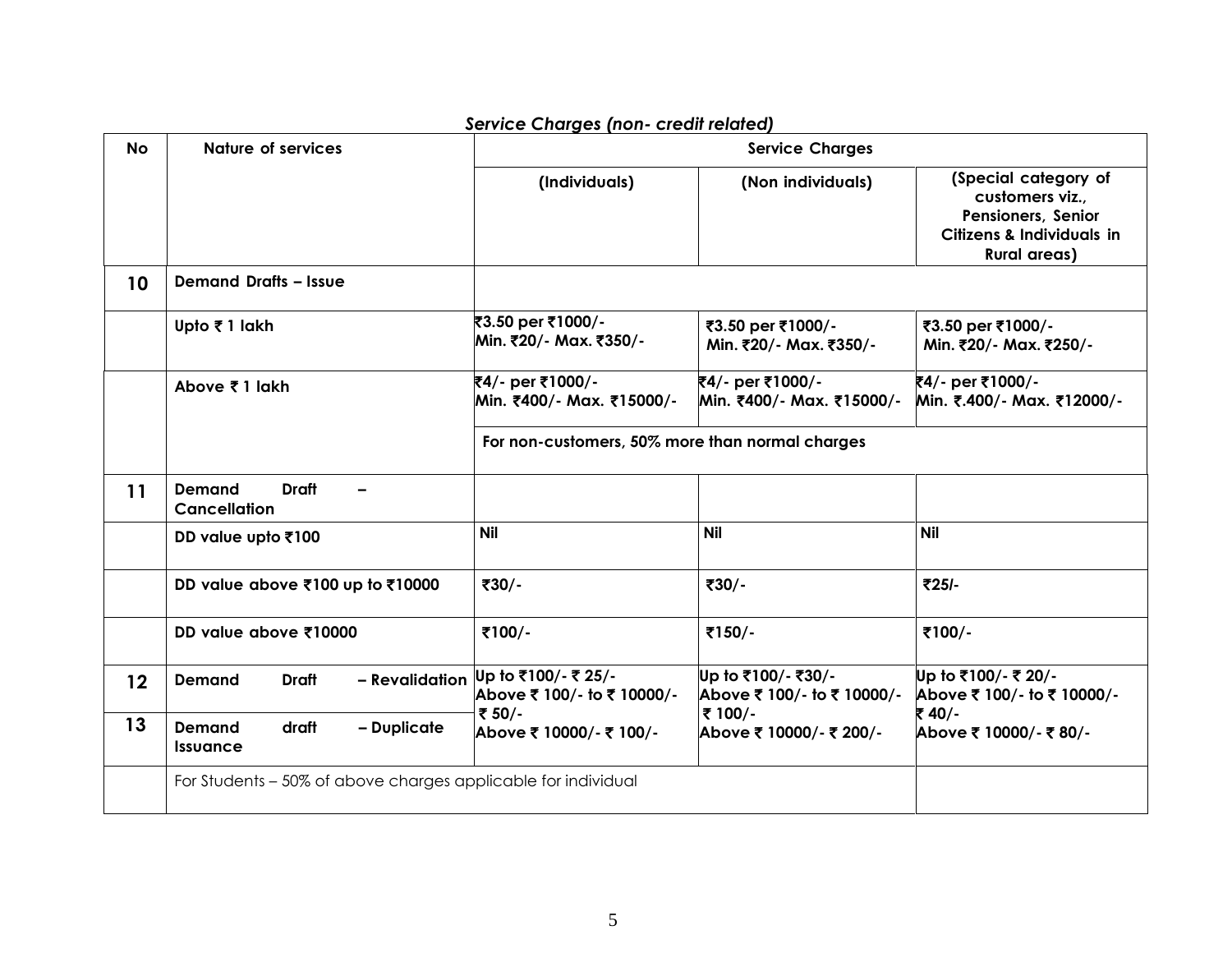| <b>No</b> | <b>Nature of services</b>                               | <b>Service Charges</b>                                                                                                                                                                                                                             |                                                                                                                                                                                                                                                                                                                               |        |                    |                                                                                                                    |
|-----------|---------------------------------------------------------|----------------------------------------------------------------------------------------------------------------------------------------------------------------------------------------------------------------------------------------------------|-------------------------------------------------------------------------------------------------------------------------------------------------------------------------------------------------------------------------------------------------------------------------------------------------------------------------------|--------|--------------------|--------------------------------------------------------------------------------------------------------------------|
|           |                                                         | (Individuals)                                                                                                                                                                                                                                      | (Non individuals)                                                                                                                                                                                                                                                                                                             |        |                    | (Special category of<br>customers viz., Pensioners,<br><b>Senior Citizens &amp; Individuals</b><br>in Rural areas) |
| 14        | Payment by Electronic<br><b>Clearing Services (ECS)</b> | Debit / Credit / Centralized<br>₹3 /-per instrument + RBI charges if any<br>Charges are to be collected as sponsor bank<br>Inward ECS transactions - free                                                                                          | Note: The charges prescribed has to be recovered from the customers when we act<br>as a sponsor bank for them for their ECS transactions and not otherwise. As a<br>destination branch, our branches should not recover charges for ECS credits / debits<br>ECS debit return charges - as applicable to cheque return charges |        |                    |                                                                                                                    |
|           |                                                         |                                                                                                                                                                                                                                                    | Individual                                                                                                                                                                                                                                                                                                                    |        | Non-<br>Individual | Special<br>category                                                                                                |
|           |                                                         | Up to ₹50000/-                                                                                                                                                                                                                                     | ₹115/-                                                                                                                                                                                                                                                                                                                        | ₹145/- |                    | ₹91/-                                                                                                              |
|           |                                                         | More than ₹50000/- to<br>less than ₹5 lakhs                                                                                                                                                                                                        | ₹230/-                                                                                                                                                                                                                                                                                                                        | ₹230/- |                    | ₹230/-                                                                                                             |
|           |                                                         | More than ₹5 lakhs to<br>less than ₹10 lakhs                                                                                                                                                                                                       | ₹346/-                                                                                                                                                                                                                                                                                                                        | ₹346/- |                    | ₹346/-                                                                                                             |
|           |                                                         | ₹10 lakhs and above                                                                                                                                                                                                                                | ₹576/-                                                                                                                                                                                                                                                                                                                        | ₹576/- |                    | ₹576/-                                                                                                             |
| 15        | Transfer by RTGS / NEFT                                 |                                                                                                                                                                                                                                                    |                                                                                                                                                                                                                                                                                                                               |        |                    |                                                                                                                    |
|           | <b>RTGS</b>                                             | ₹ 2 lakh to ₹ 5 lakh - ₹29/- per transaction + applicable time varying tariff subject to<br>a maximum of ₹ 35/-<br>Above $\bar{\tau}$ 5 lakh – $\bar{\tau}$ 58/- per transaction + applicable time varying tariff subject to a<br>maximum of ₹63/- |                                                                                                                                                                                                                                                                                                                               |        |                    |                                                                                                                    |
|           | <b>NEFT</b>                                             | Upto ₹ 0.10 lakh<br>₹0.10 lakh to ₹1 lakh<br>Above ₹1 lakh to ₹2 lakh<br>Above ₹2 lakh                                                                                                                                                             | $-\overline{3}/-$ per transaction<br>$-\overline{56/-}$ per transaction<br>$-$ ₹14/- per transaction<br>$-\overline{329}/-$ per transaction                                                                                                                                                                                   |        |                    |                                                                                                                    |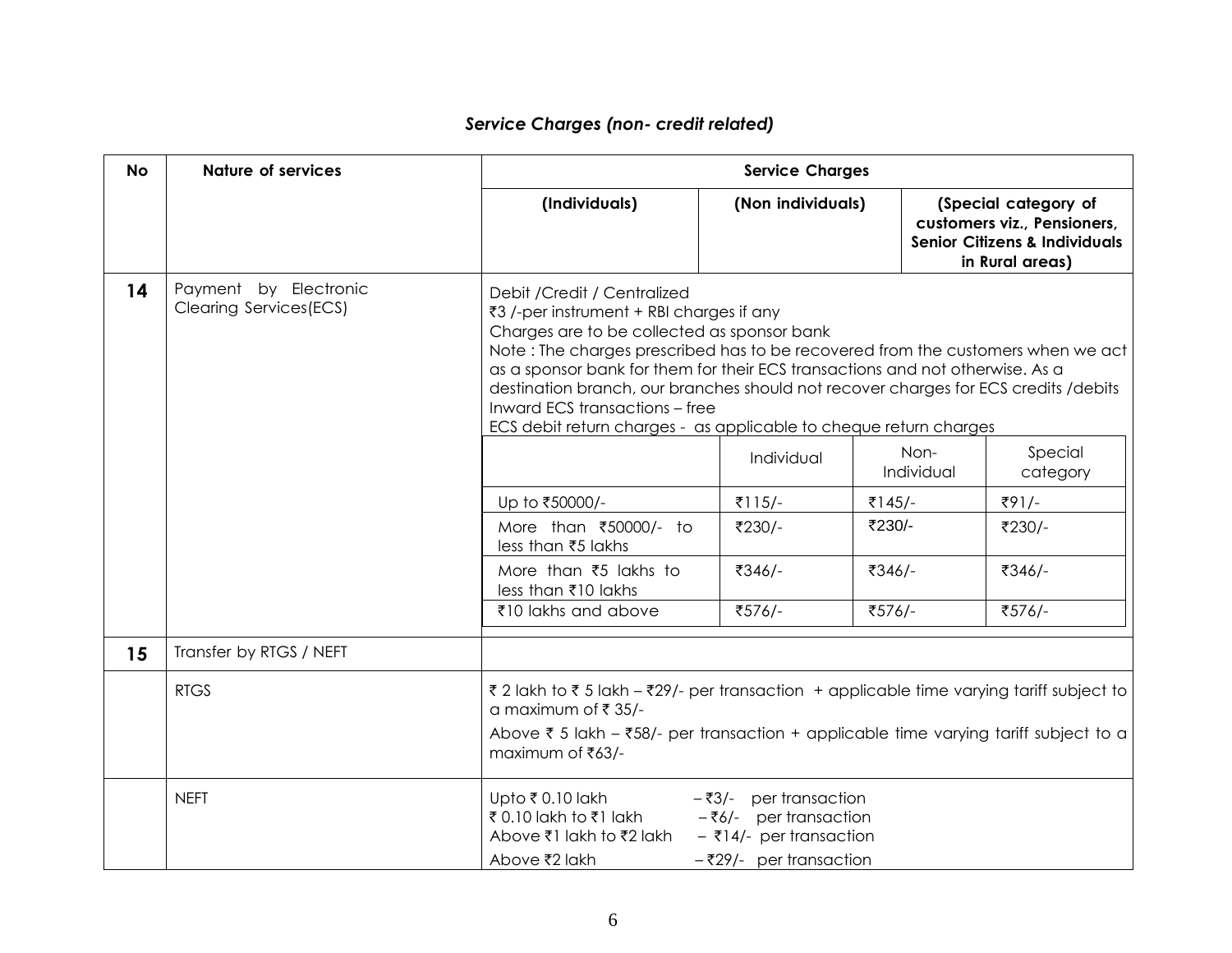| <b>No</b> | <b>Nature of services</b>                                          |                                                          | <b>Revised Service Charges</b>                       |                                                                                                                    |
|-----------|--------------------------------------------------------------------|----------------------------------------------------------|------------------------------------------------------|--------------------------------------------------------------------------------------------------------------------|
|           |                                                                    | (Individuals)                                            | (Non individuals)                                    | (Special category of<br>customers viz., Pensioners,<br><b>Senior Citizens &amp; Individuals</b><br>in Rural areas) |
| 16        | Collection<br>of<br>local cheques                                  | Free of charges                                          | Free of charges                                      | Free of charges                                                                                                    |
| 17        | Collection of outstation cheques                                   | (Fixed by RBI)                                           |                                                      |                                                                                                                    |
|           | Up to ₹5000                                                        | ₹29/-                                                    | ₹29/-                                                | ₹29/-                                                                                                              |
|           | Above ₹5000 and up to ₹10000                                       | ₹58/-                                                    | ₹58/-                                                | ₹58/-                                                                                                              |
|           | Above ₹10000 and up to ₹1 lakh                                     | ₹115/-                                                   | ₹115/-                                               | ₹115/-                                                                                                             |
|           | Above ₹1 lakh                                                      | ₹173/-                                                   | ₹173/-                                               | ₹173/-                                                                                                             |
| 18        | - Outward<br>Cheque<br>Return<br>(Cheque deposited for collection) |                                                          |                                                      |                                                                                                                    |
|           | Outstation cheques & local bills and<br>outstation bills ***       | 50% of the collection<br>charges Minimum ₹50/-           | 50% of the collection<br>charges<br>Minimum<br>₹50/- | 50%<br>of<br>the<br>collection<br>charges Minimum ₹50/-                                                            |
|           |                                                                    | Other bank charges if any has to be collected separately |                                                      |                                                                                                                    |
|           | Local cheque deposited by<br>customers                             |                                                          |                                                      |                                                                                                                    |
|           | Up to ₹1 lac                                                       | ₹250/-                                                   | ₹250/-                                               | ₹250/-                                                                                                             |
|           | Above ₹1 lac up to ₹1 cr                                           | ₹500/-                                                   | ₹500/-                                               | ₹500/-                                                                                                             |
|           | Above ₹1 cr                                                        | ₹750/-                                                   | ₹750/-                                               | ₹750/-                                                                                                             |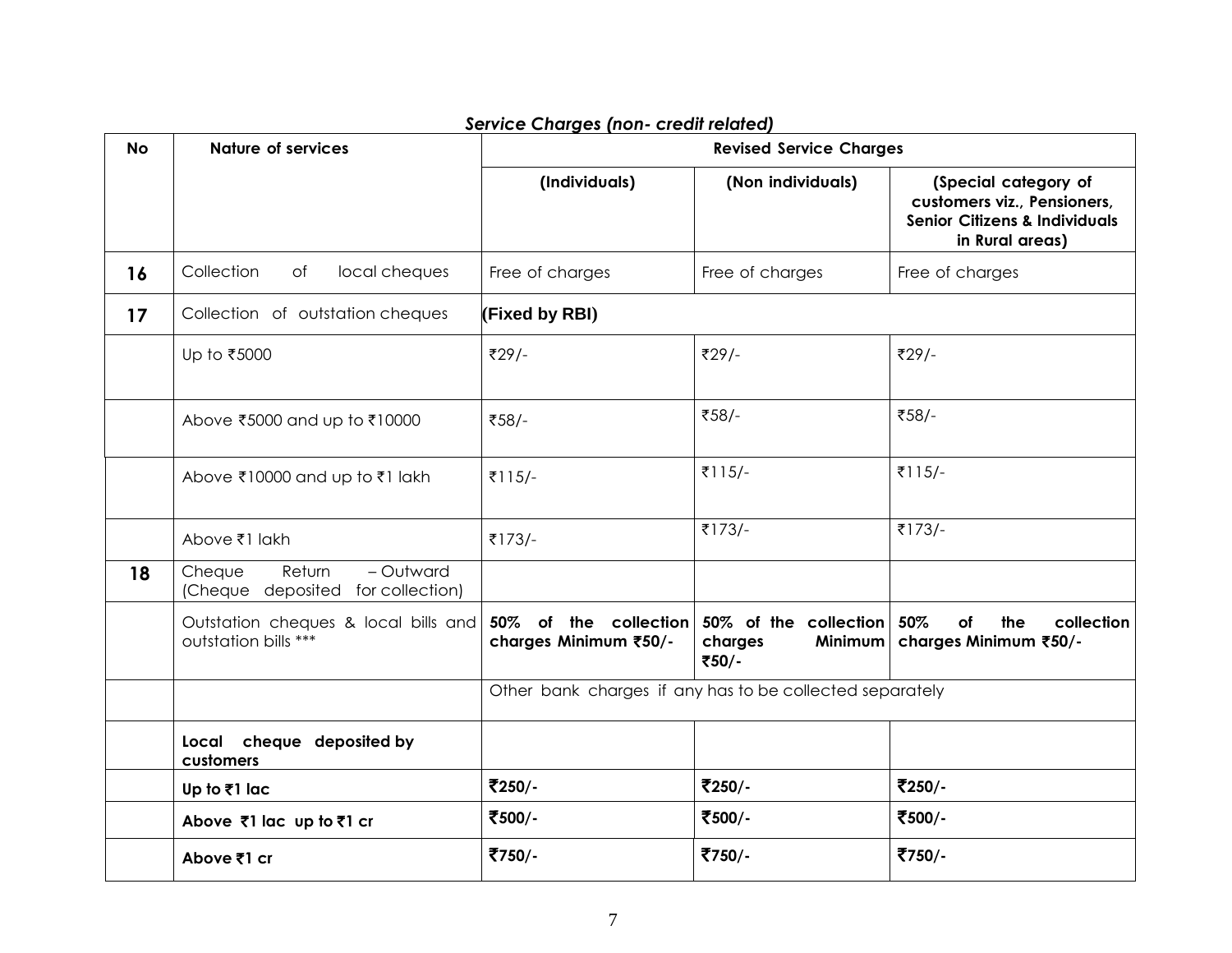| <b>No</b> | <b>Nature of services</b>                                                                                                                                                           | service charges (non- cream related)                                                                        | <b>Service Charges</b>                                                                                        |                                                                                                                           |  |
|-----------|-------------------------------------------------------------------------------------------------------------------------------------------------------------------------------------|-------------------------------------------------------------------------------------------------------------|---------------------------------------------------------------------------------------------------------------|---------------------------------------------------------------------------------------------------------------------------|--|
|           |                                                                                                                                                                                     | (Individuals)                                                                                               | (Non individuals)                                                                                             | (Special category of<br>customers viz., Pensioners,<br><b>Senior Citizens &amp;</b><br><b>Individuals in Rural areas)</b> |  |
| 19        | MAINTENANCE OF INOPERATIVE<br><b>ACCOUNTS</b>                                                                                                                                       | If the balance is less than minimum balance<br>$SB - ₹115/-$ per quarter                                    |                                                                                                               |                                                                                                                           |  |
|           | Note:                                                                                                                                                                               | $CA - ₹575/-$ per quarter                                                                                   |                                                                                                               |                                                                                                                           |  |
|           |                                                                                                                                                                                     | In case of non-availability of sufficient balance in the account, the available balance would be recovered. |                                                                                                               |                                                                                                                           |  |
| 20        | <b>STANDING INSTRUCTION</b>                                                                                                                                                         |                                                                                                             |                                                                                                               |                                                                                                                           |  |
|           | <b>REGISTRATION</b>                                                                                                                                                                 | ₹60/- per registration                                                                                      |                                                                                                               |                                                                                                                           |  |
|           | Non-execution due to insufficient<br>balance in account                                                                                                                             | ₹100/- per transaction                                                                                      |                                                                                                               |                                                                                                                           |  |
|           | Note:<br>No charges for crediting loan instalments, RD instalments and Term Deposit interest                                                                                        |                                                                                                             |                                                                                                               |                                                                                                                           |  |
| 21        | <b>ECS MANDATE VERIFICATION</b><br><b>CHARGES</b>                                                                                                                                   | ₹150/- per registration                                                                                     |                                                                                                               |                                                                                                                           |  |
| 22        | <b>ADDRESS CONFIRMATION</b>                                                                                                                                                         | ₹100/- per occasion                                                                                         | ₹100/- per occasion                                                                                           | ₹100/- per occasion                                                                                                       |  |
| 23        | CASH DEPOSIT CHARGES at<br>branches within the same city/centre<br>or at a branch in an upcountry centre<br>(other than the Home Branch)                                            |                                                                                                             | Up to ₹50,000/- Free<br>> ₹ 50,000/- ₹1.00/- per 1000/- with a minimum of ₹25/-<br>(No cash handling charges) |                                                                                                                           |  |
| 24        | <b>CASH WITHDRAWAL CHARGES</b><br>either by self or third party at<br>branches within the same city/centre<br>or at a branch in an upcountry centre<br>(other than the Home Branch) |                                                                                                             | Up to ₹50,000/- Free<br>> ₹50,000/- ₹2.00/- per 1000/- with a minimum of ₹25/-                                |                                                                                                                           |  |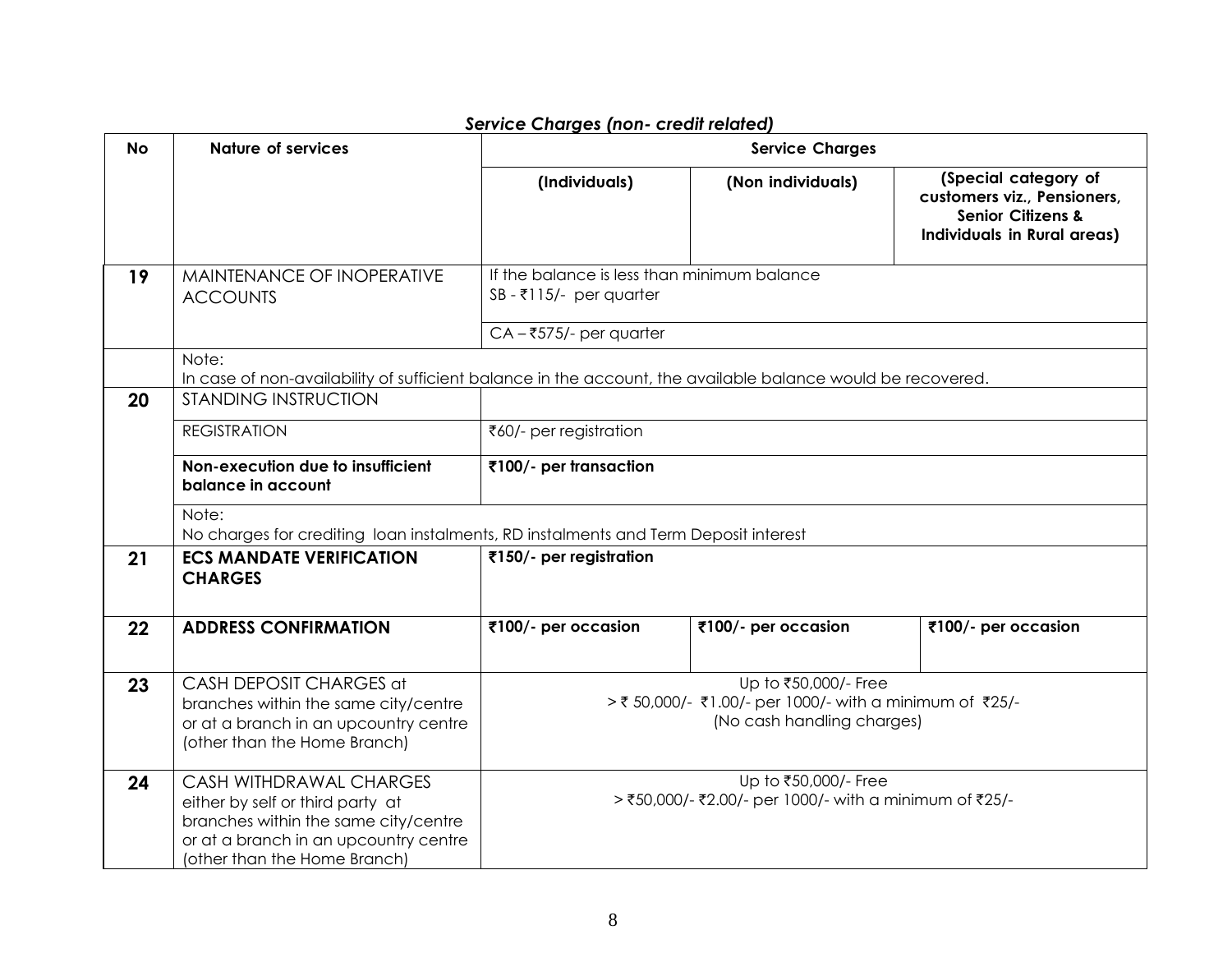|                                                                                   |                                                                                                                                                            | service Charges (non- cream related)                          |                                                             |                                                                                                                       |
|-----------------------------------------------------------------------------------|------------------------------------------------------------------------------------------------------------------------------------------------------------|---------------------------------------------------------------|-------------------------------------------------------------|-----------------------------------------------------------------------------------------------------------------------|
| <b>No</b>                                                                         | <b>Nature of services</b>                                                                                                                                  | <b>Service Charges</b>                                        |                                                             |                                                                                                                       |
|                                                                                   |                                                                                                                                                            | (Individuals)                                                 | (Non individuals)                                           | (Special category of<br>customers viz.,<br>Pensioners, Senior<br><b>Citizens &amp; Individuals</b><br>in Rural areas) |
| 25                                                                                | <b>DEPOSIT ACCOUNTS</b>                                                                                                                                    |                                                               |                                                             |                                                                                                                       |
| purpose) ***                                                                      | (i) ACCOUNT KEEPING CHARGES for Current Accounts (Quarterly average credit balance maintained has to be reckoned for this                                  |                                                               |                                                             |                                                                                                                       |
|                                                                                   | <b>Balance</b>                                                                                                                                             |                                                               | Number of free transactions entitlement for Current Account |                                                                                                                       |
| Up to ₹25,000                                                                     |                                                                                                                                                            | <b>NIL</b>                                                    |                                                             |                                                                                                                       |
|                                                                                   | Over ₹25,000 to ₹50,000                                                                                                                                    | 40 transactions per quarter                                   |                                                             |                                                                                                                       |
|                                                                                   | Over ₹50,000 up to ₹1 lakh                                                                                                                                 | 80 transactions per quarter                                   |                                                             |                                                                                                                       |
|                                                                                   | Over ₹1 lakh up to ₹5 lakhs                                                                                                                                | 120 transactions per quarter                                  |                                                             |                                                                                                                       |
| Over ₹5 lakhs                                                                     |                                                                                                                                                            | No charges                                                    |                                                             |                                                                                                                       |
|                                                                                   | For excess consumption over free entitlement                                                                                                               | ₹125/- for 40 transactions - Charged half yearly              |                                                             |                                                                                                                       |
|                                                                                   | (ii) Ledger folio charges for OD / CC Accounts                                                                                                             |                                                               |                                                             |                                                                                                                       |
|                                                                                   | Irrespective of the limit                                                                                                                                  | <b>NIL</b><br>₹175 for 40 transactions<br>Charged half yearly |                                                             |                                                                                                                       |
|                                                                                   | Eligibility of free transactions                                                                                                                           | Every quarter                                                 |                                                             |                                                                                                                       |
| <b>NOTE:</b>                                                                      |                                                                                                                                                            |                                                               |                                                             |                                                                                                                       |
|                                                                                   | (1) Eligible free transactions are for quarter.                                                                                                            |                                                               |                                                             |                                                                                                                       |
| (2) No account keeping charges for Facility Deposit accounts and RRBs of our Bank |                                                                                                                                                            |                                                               |                                                             |                                                                                                                       |
|                                                                                   | (3) The charges are to be recovered half yearly on 31st October and 31st March every year or at the time of closure of the account<br>whichever is earlier |                                                               |                                                             |                                                                                                                       |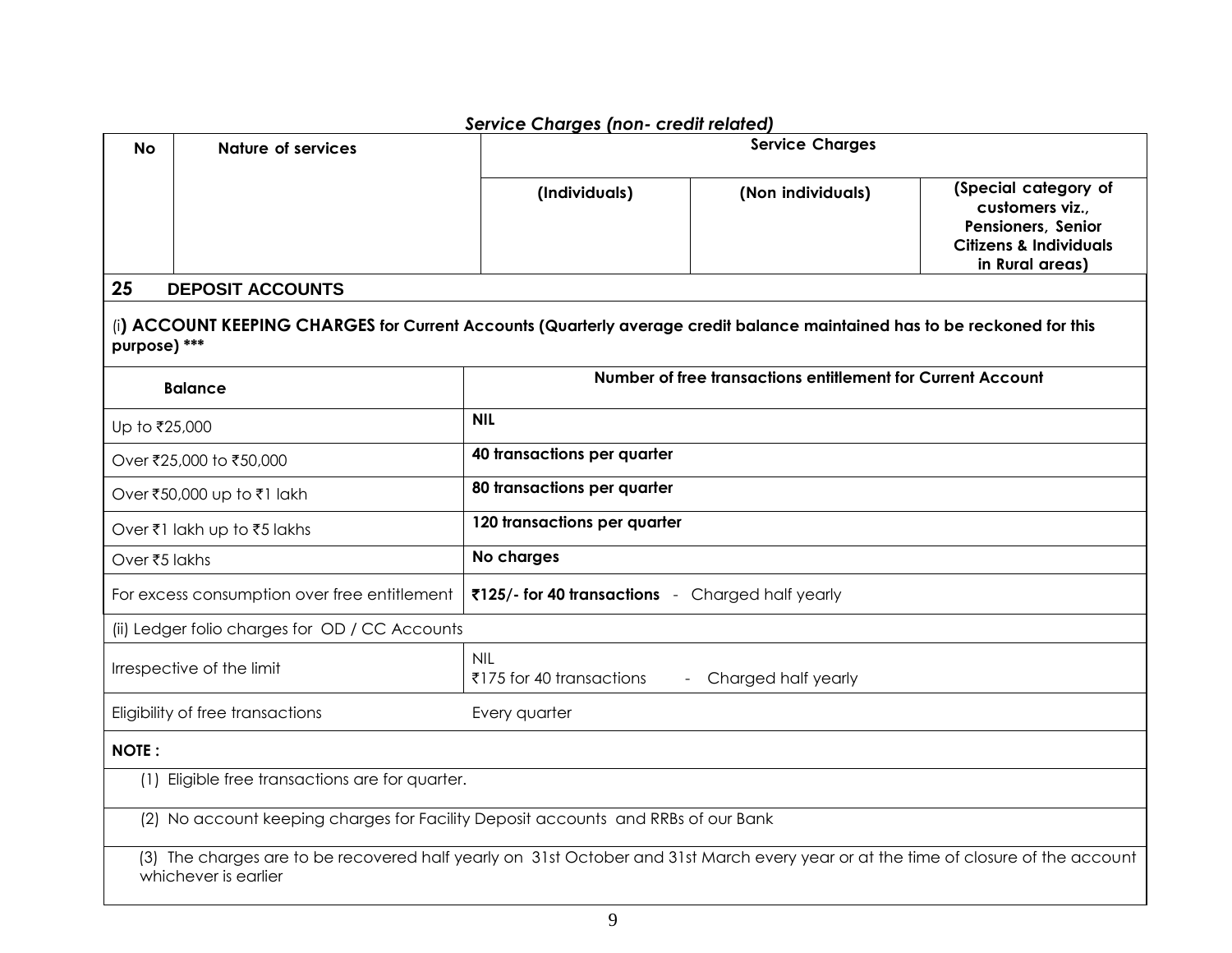| <b>No</b>                                                                             | <b>Nature of services</b>                                                       | <b>Service Charges</b>                                                                                                                                                       |                   |                                                                                                                               |  |
|---------------------------------------------------------------------------------------|---------------------------------------------------------------------------------|------------------------------------------------------------------------------------------------------------------------------------------------------------------------------|-------------------|-------------------------------------------------------------------------------------------------------------------------------|--|
|                                                                                       |                                                                                 | (Individuals)                                                                                                                                                                | (Non individuals) | (Special<br>category<br>of<br>customers<br>viz.,<br>Pensioners.<br>Senior<br>Citizens & Individuals in<br><b>Rural areas)</b> |  |
|                                                                                       | (iii) Updation of Passbook (SB customers)                                       | Free                                                                                                                                                                         |                   |                                                                                                                               |  |
|                                                                                       | (iv) Issue of duplicate deposit receipt***                                      | ₹125/-                                                                                                                                                                       |                   |                                                                                                                               |  |
| (v) Enquiry relating to old records for item<br>more than one year old (SB/CA/OD/OCC) |                                                                                 | Up to 1 year - Free<br>Above 1 year < 3 years - $\overline{3}115/-$ per entry<br>3 years to < 5 years $-\overline{2}230/-$ per entry<br>5 years and above - ₹345/- per entry |                   |                                                                                                                               |  |
| (vi) Old record copy                                                                  |                                                                                 | Up to 6 months $\overline{\mathcal{K}}$ 100/- per record; > 6 months - $\overline{\mathcal{K}}$ 200/- per record                                                             |                   |                                                                                                                               |  |
| (vii) Instrument record copy                                                          |                                                                                 | Up to 6 months - 100/- per record; > 6 months - - $200/-$ per record                                                                                                         |                   |                                                                                                                               |  |
| (viii) Remittance of Proceeds of fixed                                                |                                                                                 | Transfer of funds on maturity of deposits as well as periodical interest to another branch<br>of our bank - Free                                                             |                   |                                                                                                                               |  |
|                                                                                       | deposits including NRI accounts                                                 | Transfer of funds to other banks on maturity - Normal charges for remittance through<br>NEFT/RTGS. For issue of DD-Normal charges plus actual postages charges               |                   |                                                                                                                               |  |
| accounts                                                                              | (ix) Addition / Deletion of names in deposit                                    | ₹150/-                                                                                                                                                                       |                   |                                                                                                                               |  |
| accounts                                                                              | (x) Registration of nomination in deposit                                       | No charges                                                                                                                                                                   |                   |                                                                                                                               |  |
| accounts ***                                                                          | (xi) Variation of nomination in deposit                                         | ₹125/- for every variation.                                                                                                                                                  |                   |                                                                                                                               |  |
|                                                                                       | (xii) Penalty on delayed RD installments                                        | ₹1.70/- per ₹100/- per month.                                                                                                                                                |                   |                                                                                                                               |  |
| card                                                                                  | (xiii) Replacement of lost ATM card/<br>damaged / misplaced -issue of duplicate | Issue of EMV Master (Chip embedded cards) - ₹252/-<br>All other Master/Maestro/Platinum/RuPay cards (all Magnectic strips cards) - ₹152/-                                    |                   |                                                                                                                               |  |
| (xiii-a) Issue of duplicate PIN                                                       |                                                                                 | $725/-$                                                                                                                                                                      |                   |                                                                                                                               |  |
| (Dehotlisting)                                                                        | (xiii-b) Unblocking of hotlisted cards                                          | $751/-$                                                                                                                                                                      |                   |                                                                                                                               |  |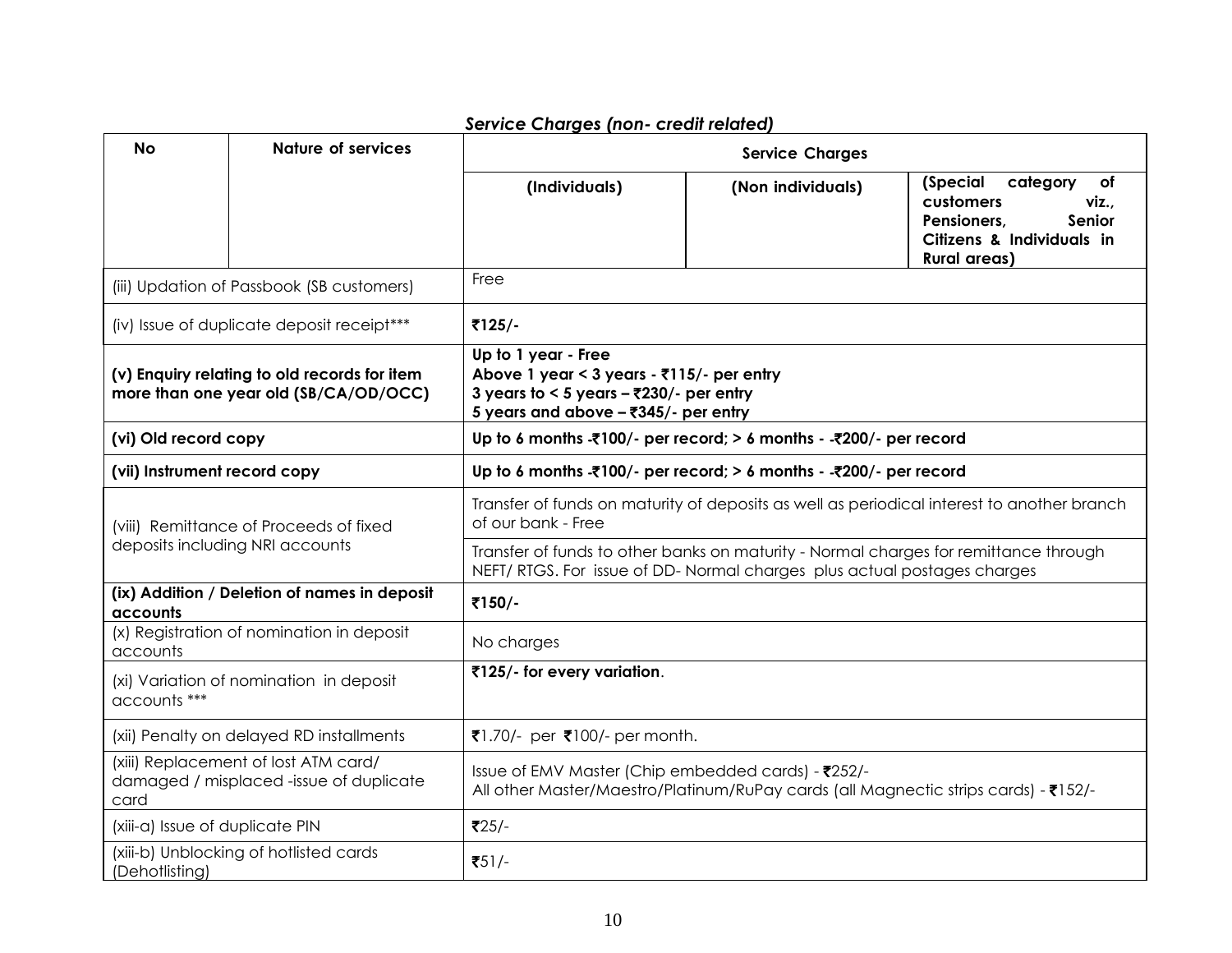|                                                                                                                                                                                                                                                                            |                                              | service charges (non- cream related)                                                                                                                                                                                                                                                                                                                                                        |                        |                                                                                                                       |
|----------------------------------------------------------------------------------------------------------------------------------------------------------------------------------------------------------------------------------------------------------------------------|----------------------------------------------|---------------------------------------------------------------------------------------------------------------------------------------------------------------------------------------------------------------------------------------------------------------------------------------------------------------------------------------------------------------------------------------------|------------------------|-----------------------------------------------------------------------------------------------------------------------|
| <b>No</b>                                                                                                                                                                                                                                                                  | Nature of                                    |                                                                                                                                                                                                                                                                                                                                                                                             | <b>Service Charges</b> |                                                                                                                       |
|                                                                                                                                                                                                                                                                            | services                                     | (Individuals)                                                                                                                                                                                                                                                                                                                                                                               | (Non individuals)      | (Special category of<br>customers viz.,<br>Pensioners, Senior<br><b>Citizens &amp; Individuals</b><br>in Rural areas) |
| Cards (for both Maestro debit card and<br>Master card Debit card)<br>- AMC for 1st year<br>- AMC for 2nd year onwards                                                                                                                                                      | (xiii-c) Annual Maintenance charges on Debit | AMC for 1st year: Free<br>AMC for 2nd year onwards (as under):<br>- Senior citizen card/ Cards for blind/ SHG/ RuPay KCC/ RuPay PMJDY cards - Free<br>- Normal Rupay Cards (other than PMJDY) - ₹100 + tax (i.e. ₹115/-)<br>- Global / Domestic Maestro cards/ Master cards - ₹100+ tax (i.e. ₹115/-)<br>International EMV cards - $\overline{3}150 + \text{tax (i.e. } \overline{3}173/-)$ |                        |                                                                                                                       |
| (xiii-d) IMPS (Immediate payment services) transaction charges                                                                                                                                                                                                             |                                              |                                                                                                                                                                                                                                                                                                                                                                                             |                        |                                                                                                                       |
| For Financial Transactions<br>Up to ₹0.25 lakhs<br>Above $\overline{\mathbf{x}}$ 0.25 lakhs to $\overline{\mathbf{x}}$ 2.00 lakhs<br>For Non-Financial Transaction                                                                                                         |                                              | <b>NIL</b><br>₹6/- per transaction<br><b>NIL</b>                                                                                                                                                                                                                                                                                                                                            |                        |                                                                                                                       |
| (xiii-e) SMS Alert Charges                                                                                                                                                                                                                                                 |                                              | $\overline{8}$ 15/- per quarter                                                                                                                                                                                                                                                                                                                                                             |                        |                                                                                                                       |
| not be charged.                                                                                                                                                                                                                                                            |                                              | Note: SMS sent at the specific request of the customer to the registered mobile number with the Bank. Mandatory SMS being sent would                                                                                                                                                                                                                                                        |                        |                                                                                                                       |
| (xiv) Certificate of Balance / Certificate of<br>interest paid / interest collected / Certificate<br>for dishonoured cheques, details of<br>maintenance of account on behalf of clients<br>as well as clients referred by other banks<br>other than Govt sponsored schemes |                                              | Interest certificate / Balance confirmation certificates:<br>One time free per half year. For 2nd / duplicate copy - ₹75/- per certificate.<br>For all other certificates:<br>For individual use - ₹75/- per certificate<br>For Business purpose - ₹150/- per certificate.                                                                                                                  |                        |                                                                                                                       |
| (xv)POA Mandate                                                                                                                                                                                                                                                            |                                              | ₹300 per occasion<br>₹250 per occasion<br>₹500 per occasion                                                                                                                                                                                                                                                                                                                                 |                        |                                                                                                                       |
| (xvi) Registration of power of attorney in<br>respect of operations in SB / CA / CC / OD<br>Account                                                                                                                                                                        |                                              | CA/OD/OCC - ₹230/- per occasion.<br>SB-₹230/- per occasion.                                                                                                                                                                                                                                                                                                                                 |                        |                                                                                                                       |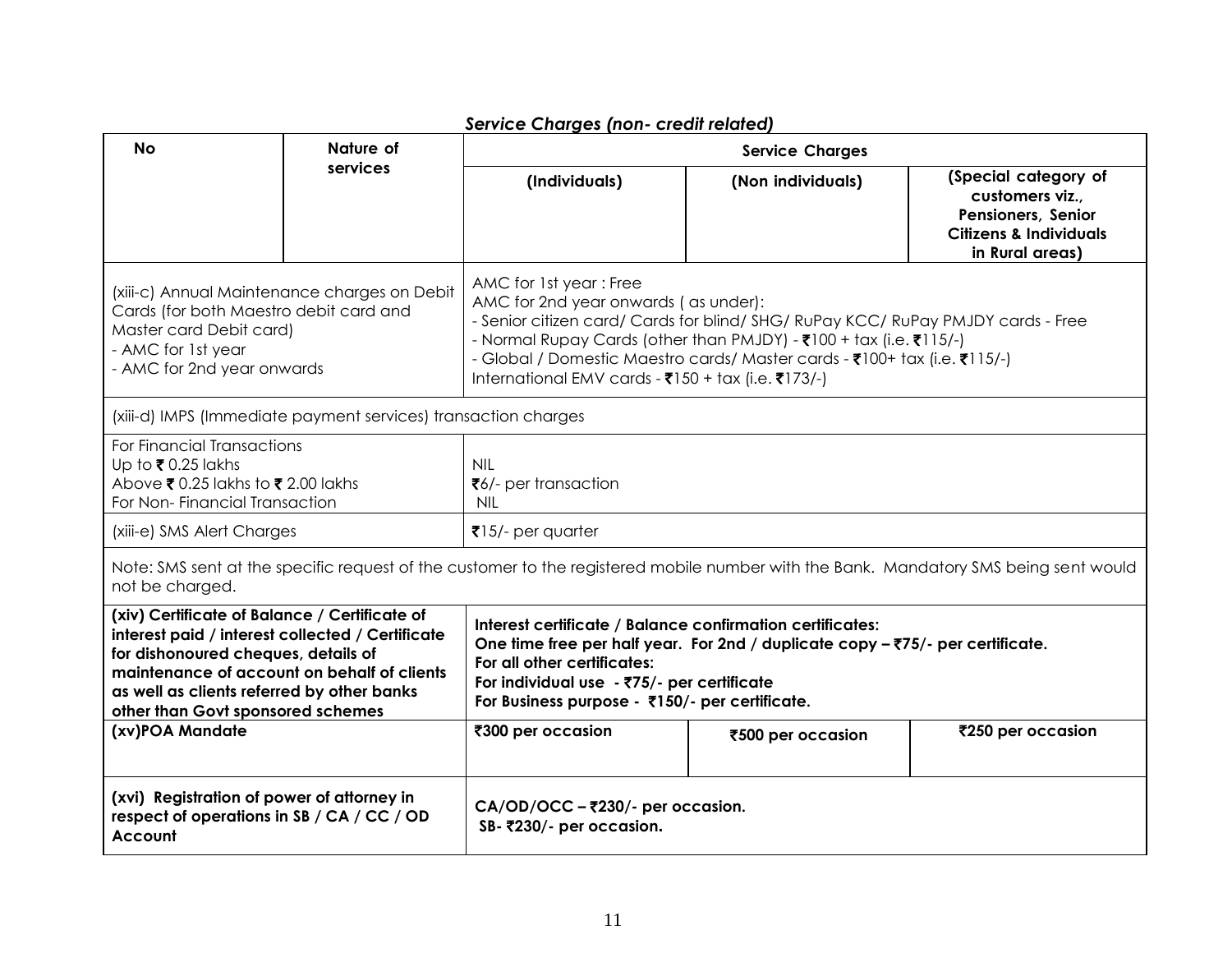| <b>No</b>                                                                                                                                                                                                                                                                                                                                                       | Nature of<br>services | <b>Service Charges</b>                                                                                                                                                                                                                                                                                                                                                                                                                                                                                                   |                   |                                                                                                                |  |
|-----------------------------------------------------------------------------------------------------------------------------------------------------------------------------------------------------------------------------------------------------------------------------------------------------------------------------------------------------------------|-----------------------|--------------------------------------------------------------------------------------------------------------------------------------------------------------------------------------------------------------------------------------------------------------------------------------------------------------------------------------------------------------------------------------------------------------------------------------------------------------------------------------------------------------------------|-------------------|----------------------------------------------------------------------------------------------------------------|--|
|                                                                                                                                                                                                                                                                                                                                                                 |                       | (Individuals)                                                                                                                                                                                                                                                                                                                                                                                                                                                                                                            | (Non individuals) | (Special category of<br>customers viz., Pensioners,<br>Senior Citizens & Individuals in<br><b>Rural areas)</b> |  |
| (xvii) Change in operational instruction viz.<br>Power of attorney, Board resolution mandate<br>etc.                                                                                                                                                                                                                                                            |                       | CA/OD/OCC - ₹200/- per occasion.<br>SB-₹150/- per occasion.                                                                                                                                                                                                                                                                                                                                                                                                                                                              |                   |                                                                                                                |  |
| (xviii) Change of authorised signatory in CA /<br>₹250/- per occasion<br>OD / OCC***                                                                                                                                                                                                                                                                            |                       |                                                                                                                                                                                                                                                                                                                                                                                                                                                                                                                          |                   |                                                                                                                |  |
| (xvix) Charges for excess debit entry in SB<br>₹15/- per transaction over and above 50 debits per half year<br>account - More than 50 per half year                                                                                                                                                                                                             |                       |                                                                                                                                                                                                                                                                                                                                                                                                                                                                                                                          |                   |                                                                                                                |  |
|                                                                                                                                                                                                                                                                                                                                                                 |                       | not be counted for this purpose                                                                                                                                                                                                                                                                                                                                                                                                                                                                                          |                   | Debit entries related to ATM / IRCTC transactions/ POS / Internet, Mobile transactions will                    |  |
| (xx) Charges for no frills SB account Vikas<br>Savings Khata (Presently Basic Savings Bank<br>Deposit Account)                                                                                                                                                                                                                                                  |                       | 4 transactions in a month free. Beyond this limit ₹6/- per transaction                                                                                                                                                                                                                                                                                                                                                                                                                                                   |                   |                                                                                                                |  |
| (xxi) NON MAINTENANCE OF MINIMUM<br><b>BALANCE IN SAVINGS ACCOUNT</b>                                                                                                                                                                                                                                                                                           |                       | In SB accounts, charges to be levied based on the amount of short fall in average<br>monthly balance, as under:<br>If shortfall in minimum balance is<br>76% - 100% - ₹100/-pm<br>$51\% - 75\%$<br>₹75/- pm<br>$\sim 100$<br>26% - 50%<br>- ₹50/-pm<br>11% - 25%<br>- ₹25/- pm<br>1% - 10%<br>- ₹10/- pm<br>Note:<br>1. BSBDA /Small Accounts, accounts of Students, Pensioners' (without cheque<br>facility) and Inoperative accounts are exempted.<br>2. Charges to be levied from the 2nd month of opening of account |                   |                                                                                                                |  |
| Non Maintenance of min bal in CA                                                                                                                                                                                                                                                                                                                                |                       | For non-maintenance of quarterly average balance.<br>Urban / Metropolitan - ₹600/- per quarter<br>Rural/Semi-urban<br>- ₹350/- per quarter                                                                                                                                                                                                                                                                                                                                                                               |                   |                                                                                                                |  |
| Note: The number of days in the quarter in the case of current account to be counted and proportionate balance to be maintained for<br>accounts opened after beginning of the quarter. For accounts closed also the same rule to be applied to find whether the QAB has<br>been maintained in the account. Proportionate charges to be recovered in such cases. |                       |                                                                                                                                                                                                                                                                                                                                                                                                                                                                                                                          |                   |                                                                                                                |  |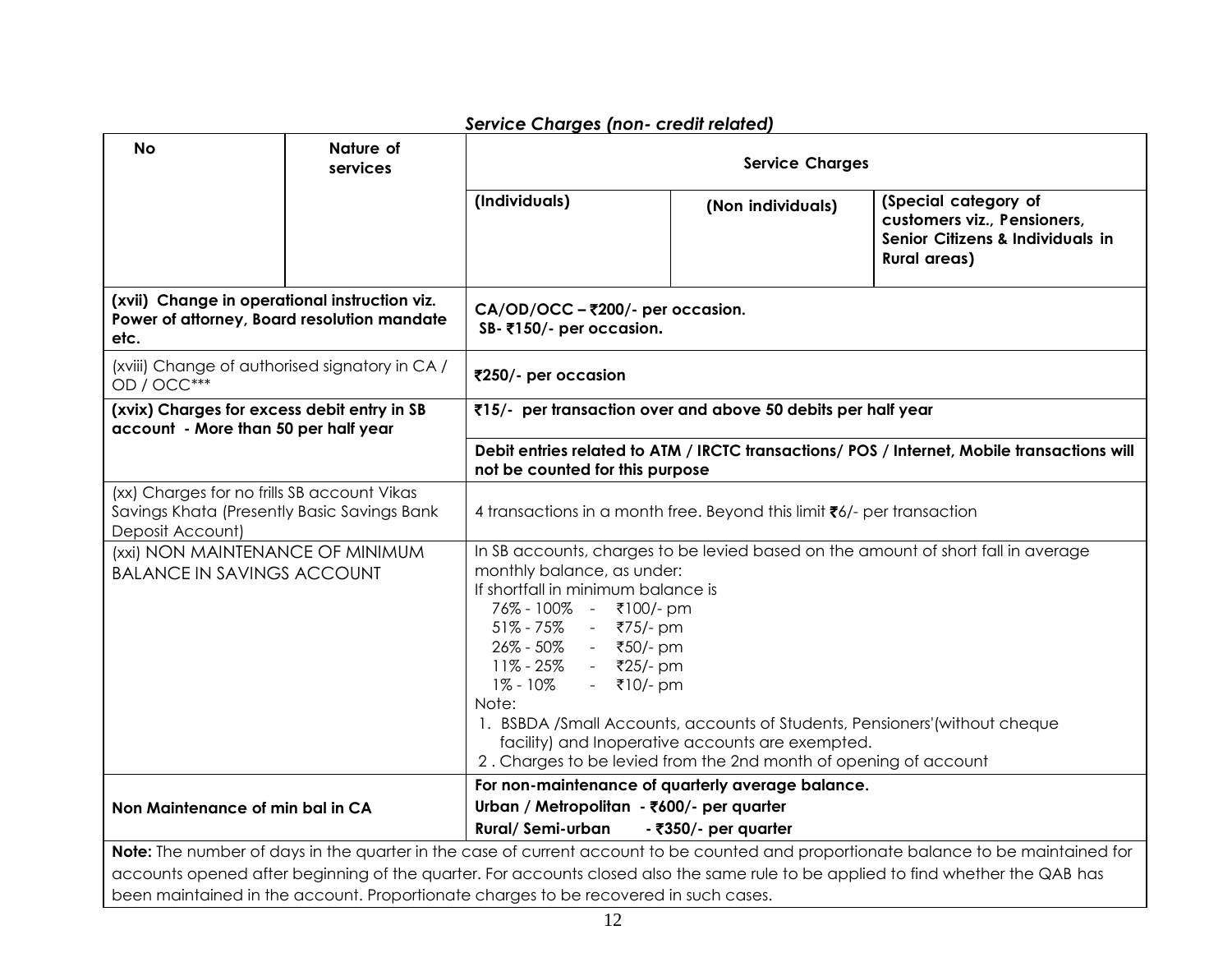| <b>Service Charges (non- credit related)</b>                       |                       |                                                                                                                 |                   |                                                                                                                       |  |  |
|--------------------------------------------------------------------|-----------------------|-----------------------------------------------------------------------------------------------------------------|-------------------|-----------------------------------------------------------------------------------------------------------------------|--|--|
| <b>No</b>                                                          | Nature of<br>services |                                                                                                                 |                   |                                                                                                                       |  |  |
|                                                                    |                       |                                                                                                                 |                   |                                                                                                                       |  |  |
|                                                                    |                       | (Individuals)                                                                                                   | (Non individuals) | (Special category of<br>customers viz.,<br>Pensioners, Senior<br><b>Citizens &amp; Individuals</b><br>in Rural areas) |  |  |
| (xxii) Loss of Tokens***                                           |                       | ₹150/-                                                                                                          |                   |                                                                                                                       |  |  |
| <b>26 MISCELLANEOUS</b>                                            |                       |                                                                                                                 |                   |                                                                                                                       |  |  |
| (i) Mailing of statement /<br>weekly/fortnightly/monthly/quarterly |                       | Free if it is monthly and collected at the branch.                                                              |                   |                                                                                                                       |  |  |
|                                                                    |                       | SB/CA/OD/OCC:<br>If sent through courier: Actual Courier charges<br>if sent through e-mail: Free.               |                   |                                                                                                                       |  |  |
| (ii) Postal charges:                                               |                       | Wherever applicable                                                                                             |                   |                                                                                                                       |  |  |
| a. Ordinary Post                                                   |                       | Actual charges                                                                                                  |                   |                                                                                                                       |  |  |
| b. Registered Post                                                 |                       | Actual charges                                                                                                  |                   |                                                                                                                       |  |  |
| c. Courier / transmission charges                                  |                       | Actual incurred to be recovered in all cases such as cheque / bill collection / deposit<br>account transfer etc |                   |                                                                                                                       |  |  |
| d. Out of packet expenses                                          |                       | Actual to be recovered                                                                                          |                   |                                                                                                                       |  |  |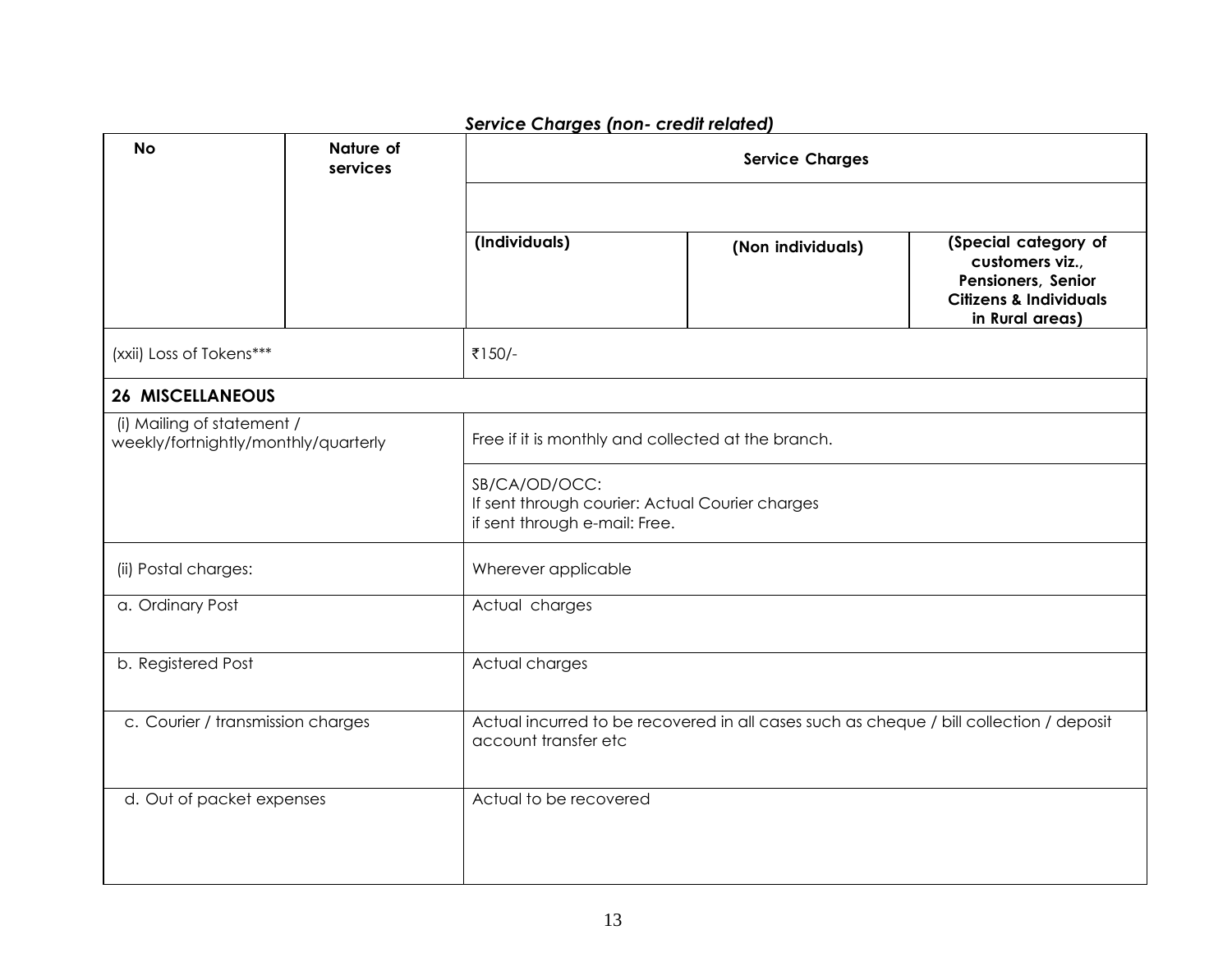| <b>No</b>                                                    | Nature of | service Charges (non- crean related<br><b>Service Charges</b>                                                                                                   |                   |                                                                                                                       |  |
|--------------------------------------------------------------|-----------|-----------------------------------------------------------------------------------------------------------------------------------------------------------------|-------------------|-----------------------------------------------------------------------------------------------------------------------|--|
|                                                              | services  | (Individuals)                                                                                                                                                   | (Non individuals) | (Special category of<br>customers viz.,<br>Pensioners, Senior<br><b>Citizens &amp; Individuals</b><br>in Rural areas) |  |
| 27 SAFE CUSTODY OF VALUABLES***                              |           |                                                                                                                                                                 |                   |                                                                                                                       |  |
| (i) Opening / lodgment / withdrawal of<br>Scrips             |           | ₹30/- per scrip Minimum ₹300/- per year or part thereof                                                                                                         |                   |                                                                                                                       |  |
| (ii) Sealed Covers                                           |           | ₹600/- per cover p.a or part thereof                                                                                                                            |                   |                                                                                                                       |  |
| (iii) Bank's own Deposit receipts                            |           | <b>No Charges</b>                                                                                                                                               |                   |                                                                                                                       |  |
| (iv)Sealed Boxes of any size                                 |           | Charges based on size as under<br>10x10x10 cc - ₹600 p.a. or part thereof<br>20x20x20 cc - ₹1150 p.a or part thereof<br>30x30x30 cc - ₹1750 p.a or part thereof |                   |                                                                                                                       |  |
| <b>28 SAFE DEPOSIT LOCKERS</b>                               |           |                                                                                                                                                                 |                   |                                                                                                                       |  |
| (i) Rent on Lockers                                          |           | Refer Rent on lockers Tariff                                                                                                                                    |                   |                                                                                                                       |  |
| (ii) For replacing lock of locker Unit                       |           | ₹500/- + ST besides Actual charges payable to the company for breaking open of<br>locker.                                                                       |                   |                                                                                                                       |  |
| (iii) Penalty for non- payment of locker rent on<br>due date |           | I Quarter - 10% of the rent<br>II Quarter - 20% of the rent<br>III Quarter onwards - 25% of the rent                                                            |                   |                                                                                                                       |  |
| (iv) No of operations in a year                              |           | 24 operations free per year. Beyond that Rs.100/- + Service tax per visit.                                                                                      |                   |                                                                                                                       |  |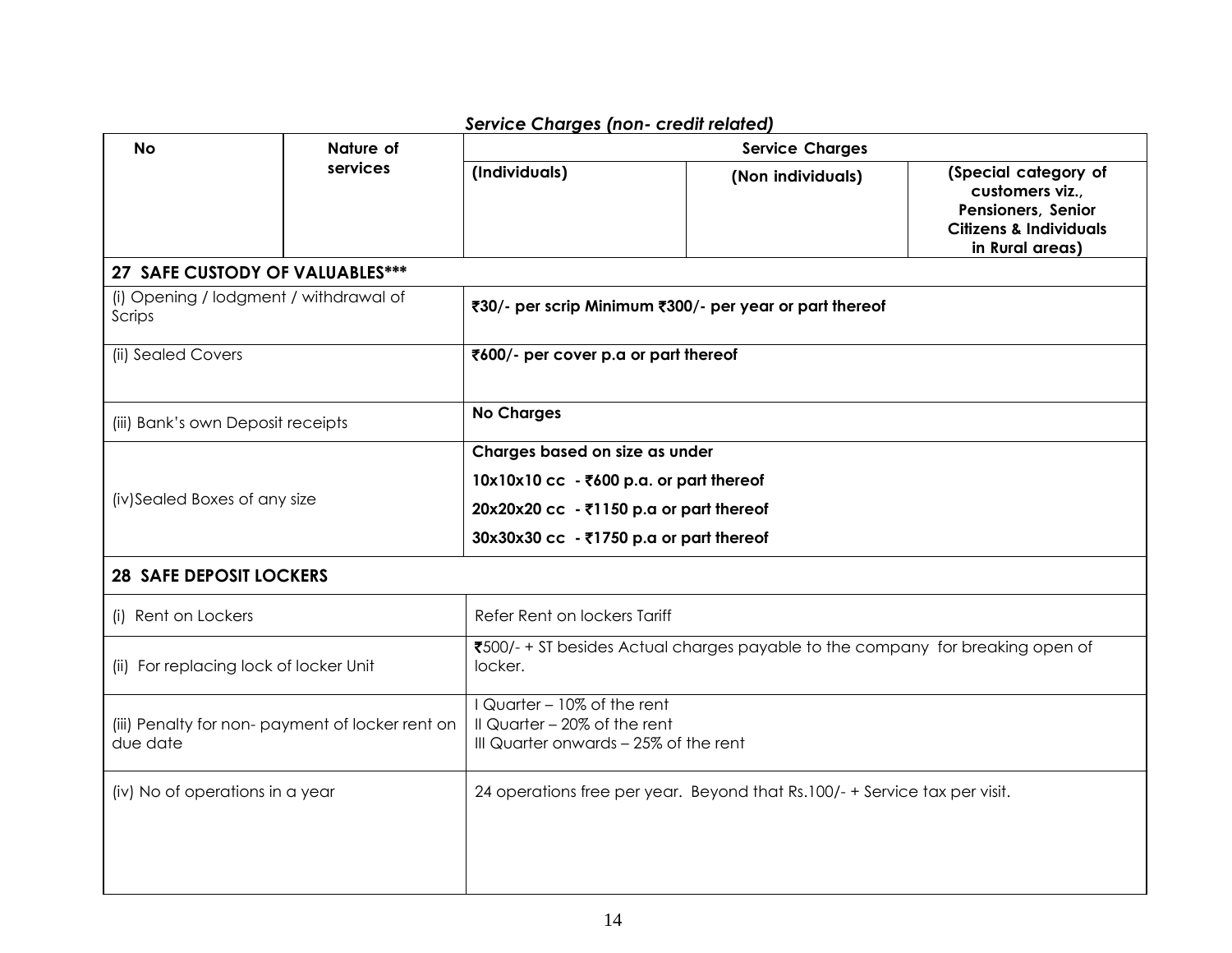|                                                                                                                              |                                                                                                                              | service charges (non- creamedica)                                                                                                                                                                                                                                                                                               |                                                                                    |                                                                                                                                           |  |
|------------------------------------------------------------------------------------------------------------------------------|------------------------------------------------------------------------------------------------------------------------------|---------------------------------------------------------------------------------------------------------------------------------------------------------------------------------------------------------------------------------------------------------------------------------------------------------------------------------|------------------------------------------------------------------------------------|-------------------------------------------------------------------------------------------------------------------------------------------|--|
| <b>No</b>                                                                                                                    | Nature of<br>services                                                                                                        | <b>Service Charges</b>                                                                                                                                                                                                                                                                                                          |                                                                                    |                                                                                                                                           |  |
|                                                                                                                              |                                                                                                                              | (Individuals)                                                                                                                                                                                                                                                                                                                   | (Non individuals)                                                                  | (Special category of<br>customers viz., Pensioners,<br><b>Senior Citizens &amp; Individuals</b><br>in Rural areas)                        |  |
|                                                                                                                              | 29 COLLECTION OF CHEQUES (Specific Items)                                                                                    |                                                                                                                                                                                                                                                                                                                                 |                                                                                    |                                                                                                                                           |  |
| (i)Clean / Documentary bills received from<br>other banks for collection (IBC)***                                            |                                                                                                                              | Up to ₹5,000 - ₹75/-<br>Above ₹5000 to ₹10000 - ₹125/-<br>Above ₹10000 to ₹1 lakh - ₹9/- per every ₹1000/- subject to minimum of ₹125/-<br>Above ₹1 lakh to ₹10 lakh - ₹8/- per every ₹1000/- subject to minimum of ₹900/-<br>Above ₹10 lakh - ₹7/- per every thousand subject to minimum of ₹8100/- and<br>Maximum of ₹17150/- |                                                                                    |                                                                                                                                           |  |
|                                                                                                                              |                                                                                                                              |                                                                                                                                                                                                                                                                                                                                 |                                                                                    | Note: Outstation Cheques / bills received for collection has to be sent to our branches only if there is a branch of our bank in the dray |  |
|                                                                                                                              |                                                                                                                              |                                                                                                                                                                                                                                                                                                                                 |                                                                                    | centre / place. If there is no branch of our bank in the drawee centre/place, the cheque has to be sent to other PSU banks. The sharin    |  |
|                                                                                                                              |                                                                                                                              |                                                                                                                                                                                                                                                                                                                                 |                                                                                    | commission will be on 50:50 basis. In case there is no branch of our bank / Other PSU bank, then only the cheque has to be sent to o      |  |
|                                                                                                                              |                                                                                                                              |                                                                                                                                                                                                                                                                                                                                 |                                                                                    | Private Sector banks located in the drawee centre / place. In any case, the total commission should not exceed 50% of our commis          |  |
|                                                                                                                              |                                                                                                                              |                                                                                                                                                                                                                                                                                                                                 |                                                                                    | plus 50% of the other bank commission or actual charged by the other bank whichever is higher. Out of pocket / postage if                 |  |
|                                                                                                                              |                                                                                                                              | charged by the other bank should be recovered in full on actual basis.                                                                                                                                                                                                                                                          |                                                                                    |                                                                                                                                           |  |
| ₹15,000/-***                                                                                                                 | (ii) Immediate Credit of Local Cheques up to                                                                                 | 0.40% Minimum ₹75/-                                                                                                                                                                                                                                                                                                             |                                                                                    |                                                                                                                                           |  |
|                                                                                                                              |                                                                                                                              | Note: ICOOC facility for individual customers of SB /CA/OCC accounts only                                                                                                                                                                                                                                                       |                                                                                    |                                                                                                                                           |  |
| (iii) Recovery of interest on cheques<br>purchased under ICOOC and returned<br>unpaid                                        |                                                                                                                              | of money to the branch                                                                                                                                                                                                                                                                                                          | MCLR Three months +7% from the date of return of the cheque till the reimbursement |                                                                                                                                           |  |
| other banks                                                                                                                  | (iv) Collection of outstation Gift cheques of                                                                                | Charges as applicable to outstation cheques                                                                                                                                                                                                                                                                                     |                                                                                    |                                                                                                                                           |  |
|                                                                                                                              | (v) Collection of outstation Dividend and<br>Charges as applicable to outstation cheques<br>Interest warrants of other banks |                                                                                                                                                                                                                                                                                                                                 |                                                                                    |                                                                                                                                           |  |
| (vi) Collection / discount of pension bills/<br>cheques of Central / State Govt, Freedom<br><b>Fighters and Armed forces</b> |                                                                                                                              | At par. However out of pocket expenses such as postage, courier etc are to be<br>recovered                                                                                                                                                                                                                                      |                                                                                    |                                                                                                                                           |  |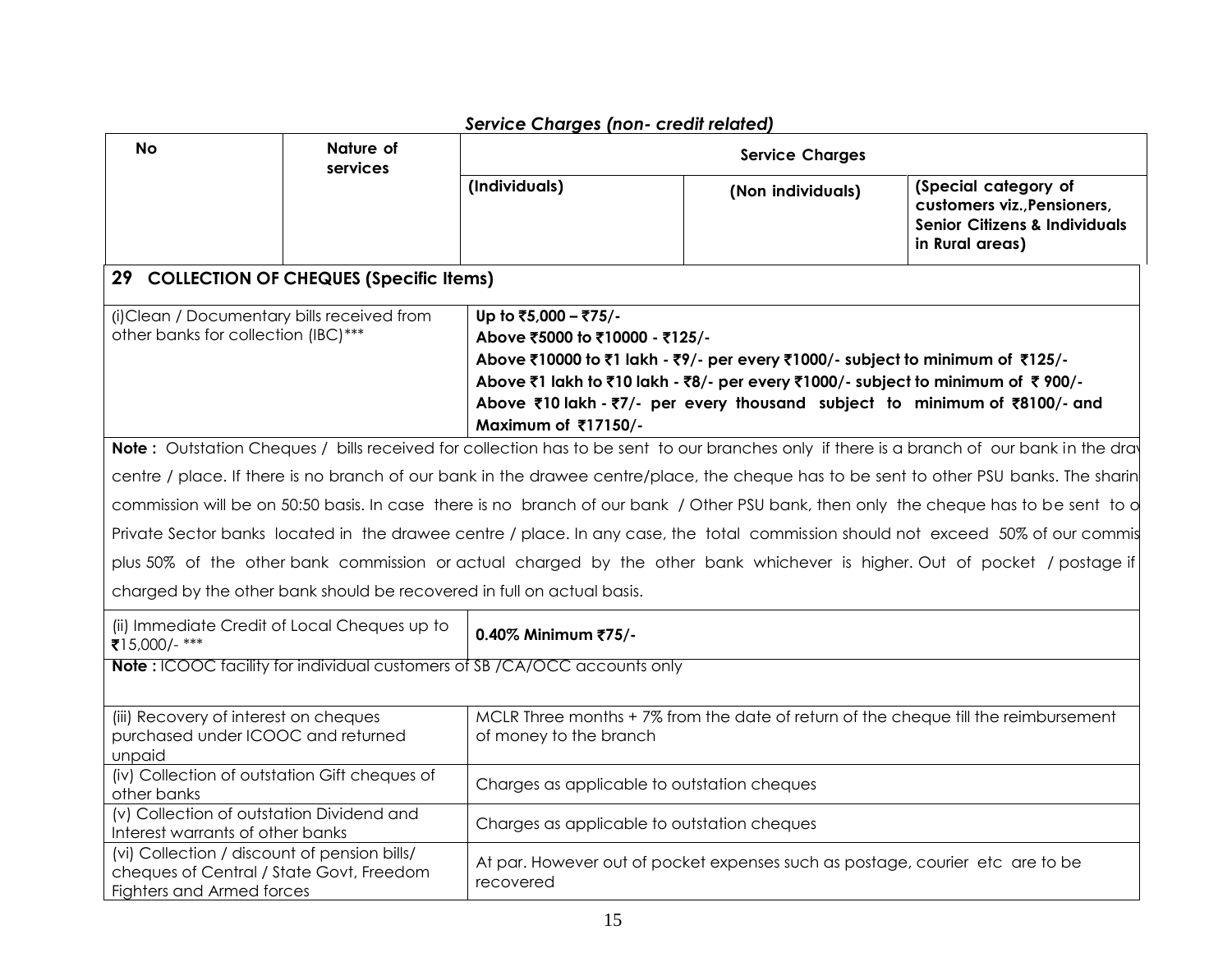|                                                  |                                                                              | service Charges (non- creali related)<br><b>Service Charges</b>                                                                                                |                                                                                   |                                   |  |
|--------------------------------------------------|------------------------------------------------------------------------------|----------------------------------------------------------------------------------------------------------------------------------------------------------------|-----------------------------------------------------------------------------------|-----------------------------------|--|
| <b>No</b>                                        | Nature of<br>services                                                        | (Individuals)<br>(Special category of<br>(Non individuals)                                                                                                     |                                                                                   |                                   |  |
|                                                  |                                                                              |                                                                                                                                                                |                                                                                   | customers viz.,                   |  |
|                                                  |                                                                              |                                                                                                                                                                |                                                                                   | <b>Pensioners, Senior</b>         |  |
|                                                  |                                                                              |                                                                                                                                                                |                                                                                   | <b>Citizens &amp; Individuals</b> |  |
|                                                  |                                                                              |                                                                                                                                                                |                                                                                   | in Rural areas)                   |  |
| (vii) Collection of local treasury cheques***    |                                                                              | Collection at par. Out of pocket expenses like travelling allowance to staff if any are<br>to be recovered. Minimum ₹30/-                                      |                                                                                   |                                   |  |
|                                                  |                                                                              | Local cheques - At par                                                                                                                                         |                                                                                   |                                   |  |
| (viii) Collection of single instrument meant for |                                                                              | Outstation cheques - Outstation Cheque collection charges treating the cheque as                                                                               |                                                                                   |                                   |  |
| a list of beneficiaries                          |                                                                              | single instrument                                                                                                                                              |                                                                                   |                                   |  |
|                                                  |                                                                              | Actual collection charges plus postages<br>Collection charges may be waived by the Branch Manager / Assistant Branch                                           |                                                                                   |                                   |  |
| (ix) Collection of term deposits of other banks  |                                                                              |                                                                                                                                                                |                                                                                   |                                   |  |
|                                                  |                                                                              | Manager, if the entire proceeds of matured term deposit is placed with our bank for                                                                            |                                                                                   |                                   |  |
|                                                  |                                                                              | period not less than one year and amount of term deposit is more than ₹25000. If<br>otherwise, the charges as applicable for collection of bills to be levied. |                                                                                   |                                   |  |
|                                                  |                                                                              |                                                                                                                                                                |                                                                                   |                                   |  |
| (x) Collection of outstation instruments         |                                                                              | At par. Postages and out of pocket expenses need not be recovered                                                                                              |                                                                                   |                                   |  |
| received by RBI for credit to Govt accounts      |                                                                              |                                                                                                                                                                |                                                                                   |                                   |  |
| for collection through local main branch at      |                                                                              |                                                                                                                                                                |                                                                                   |                                   |  |
| centre where RBI does not have an office         |                                                                              |                                                                                                                                                                |                                                                                   |                                   |  |
|                                                  |                                                                              |                                                                                                                                                                |                                                                                   |                                   |  |
|                                                  |                                                                              |                                                                                                                                                                |                                                                                   |                                   |  |
| 30 COLLECTION OF BILLS***                        |                                                                              |                                                                                                                                                                |                                                                                   |                                   |  |
| (i) Demand Bills                                 |                                                                              | Up to ₹5000 - ₹75/-                                                                                                                                            |                                                                                   |                                   |  |
| Up to ₹10000                                     |                                                                              |                                                                                                                                                                |                                                                                   |                                   |  |
|                                                  |                                                                              | Above ₹5000 to ₹10000 - ₹125/-                                                                                                                                 |                                                                                   |                                   |  |
| Above ₹10000                                     |                                                                              |                                                                                                                                                                | Above ₹10000 to ₹1 lakh - ₹9 per every ₹ 1000 subject to minimum of ₹125/-        |                                   |  |
|                                                  | Above ₹1 lakh to ₹10 lakh - ₹8 per every ₹ 1000 subject to minimum of ₹900/- |                                                                                                                                                                |                                                                                   |                                   |  |
|                                                  |                                                                              | Above ₹10 lakh - ₹7 per every thousand subject to minimum of ₹8100/- and maximum                                                                               |                                                                                   |                                   |  |
|                                                  |                                                                              | of ₹17150/-                                                                                                                                                    |                                                                                   |                                   |  |
| (ii) Usance bills all slabs                      |                                                                              |                                                                                                                                                                | ₹125/- per bill + collection charges as applicable to Demand Bills (II (i) above) |                                   |  |
| Note:                                            |                                                                              |                                                                                                                                                                |                                                                                   |                                   |  |
|                                                  |                                                                              | In respect of DA bills, holding charges @50% for 3 months after due date. Holding of bill at the instruction of the drawee / drawer /bank                      |                                                                                   |                                   |  |
| (iii) Post parcel - Bills                        |                                                                              | Collection charges + ₹10/- per day - Minimum ₹100/-                                                                                                            |                                                                                   |                                   |  |